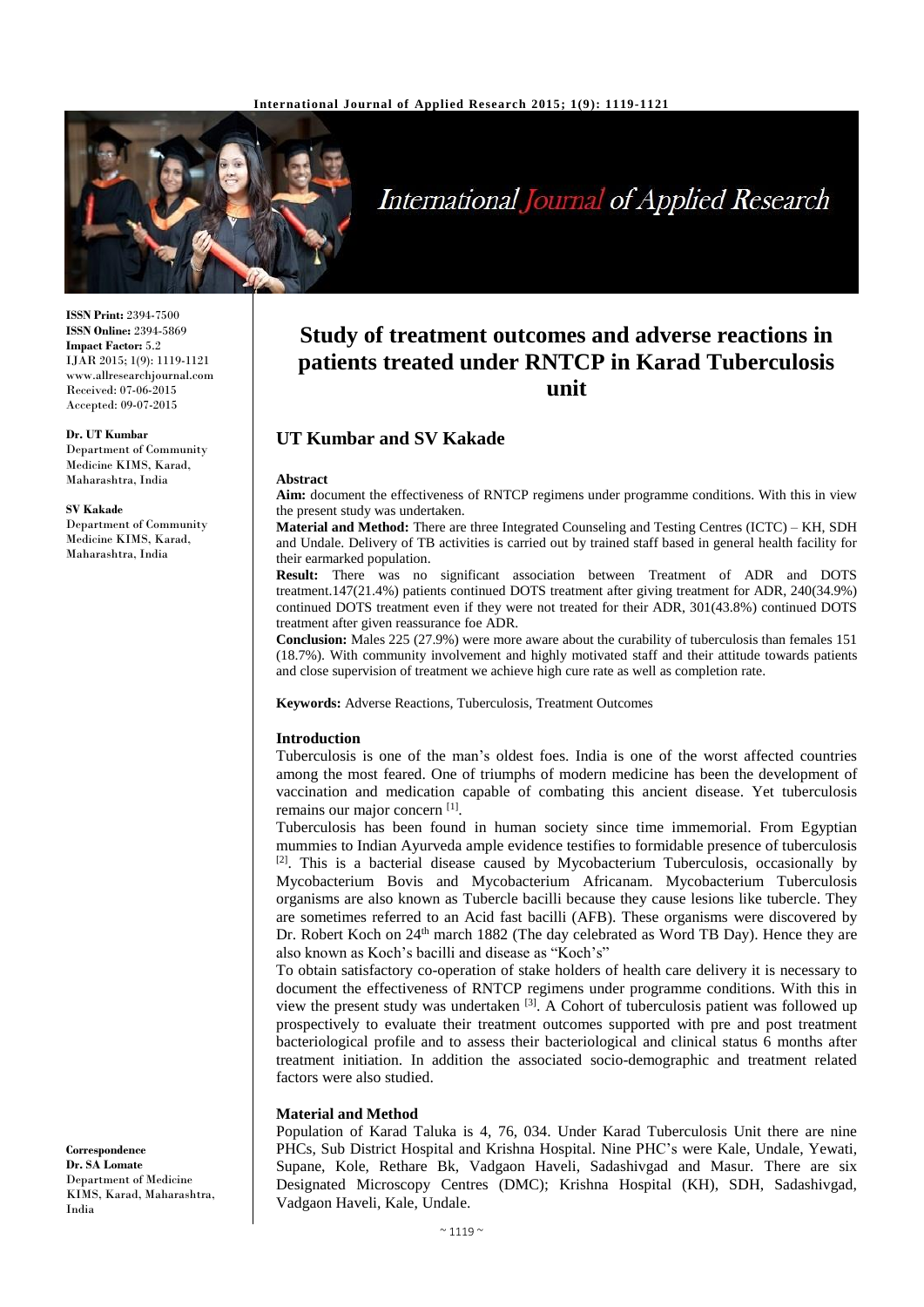There are three Integrated Counseling and Testing Centres (ICTC)–KH, SDH and Undale. Delivery of TB activities is carried out by trained staff based in general health facility for their earmarked population.

All patients registered in Karad Tuberculosis Unit selected from January 2008 to June 2009, from the cohort for two phases of community based cohort analysis. i.e. 806 patients formed the study cohort. Hence no sampling procedure was used. Before commencement of study permission of District Tuberculosis Officer (DTO) was taken.

During subsequent interviews details about treatment regularity, any adverse drug reactions and regularity of drug administration were obtained. Several attempts were made to contact the defaulted patients through frequent home visits. Defaulted patients were persuaded to approach the RNTCP treatment Centre for further treatment.

The cohort was further followed up for approximately six months. Information on persistence or reappearance of chest symptoms after stopping treatment was obtained, health centers were approached, and investigations were undertaken. The details regarding subsequent TB treatment if any (duration and regimen) was obtained through interviews. For patients reported dead, cause of death was obtained from close relatives through questionnaires based on interviews and scrutiny of available records including death certificate. Information regarding the presence of chest symptoms and subsequent anti-TB treatment during intervening period prior to death was also collected from a reliable responder. Information regarding any adverse drug reactions of the beneficiaries was also collected during initial and subsequent visits. Few suggestion were given and if needed they were referred to Krishna Hospital.

Data was summarized in number and in percentage. Chisquare test was applied to assess statistical significance between variables.

#### **Results**

In present study we tried to find out various adverse reaction in tuberculosis patients who were receiving DOTS and also there time of occurrence.

**Table 1:** Literacy wise awareness about curability of treatment outcomes

|             | illiterate | literate | Total  |
|-------------|------------|----------|--------|
| Correct     | 87         | 289      | 376    |
|             | 46.8%      | 46.6%    | 46.7%  |
| Incorrect   | 6          | 20       | 26     |
|             | 3.2%       | 3.2%     | 3.2%   |
| Do not Know | 93         | 311      | 404    |
|             | 50.0%      | 50.2%    | 50.1%  |
| Total       | 186        | 620      | 806    |
|             | 100.0%     | 100.0%   | 100.0% |

0.002, df = 2,  $p = 0.999$ χ

It was observed that the most of the reaction were in intensive phase of treatment i.e. in the first 2 months. It was observed that out of 513 (63.64%) had adverse reactions while 293 (36.35%) did not have any adverse reaction. Thus the gastritis was being the most common adverse reaction.

There was no any single patient had jaundice as adverse reaction.

There was no significant association between Treatment of ADR and DOTS treatment. 147(21.4%) patients continued DOTS treatment after giving treatment for ADR, 240 (34.9%) continued DOTS treatment even if they were not treated for their ADR, 301 (43.8%) continued DOTS treatment after given reassurance foe ADR.

#### **Discussion**

The study has been undertaken to assess treatment outcomes, adverse reactions, causes of death, default, failure, and relapse in Karad T.U. The study has revealed perception of patients about duration & treatment, curability of Tuberculosis disease. Cohort has been patients registered for DOTS in Karad Tuberculosis unit from January 2008 to June 2009. The study was conducted on 806 patients. The present study findings have reflected that the prevalence of Tuberculosis disease has been higher in males than in females at all ages and difference has been more marked as the age increased. Higher concentration of cases occurred in higher age group. The proportion of less than 15 years population in India is 35.4% as compared to 3.8% amongst cases of tuberculosis. It indicates that there are significantly more cases of tuberculosis among population more than 15 years and above years of age [3].

The sex wise distribution showed that more males were affected with TB It is usual to find that males commonly avail the health facilities compared to females for various reasons The observation in the present study that majority of patients are from the economically productive age group (15-  $44yrs$ ) [4, 5] has also been seen in various studies The studies conducted agree with the finding of present study that males are more affected than females. Age distribution of extra pulmonary Tuberculosis has indicated higher disease prevalence in young age  $[4]$ . Case distribution with regard to age as well as male: female ratio has demonstrated respectively similar annual trends. The study have found similar findings in their study [5].

However it is noteworthy that great upswing in cases has occurred in Hindu community. The proportion of Hindus is significantly more and that of Muslim is significantly less than expected numbers as per population proportions [7]. Thus it is difficult to elicit the relationship between religion and tuberculosis. However our study findings are comparable with studies conducted by Shailendra Bhatnagar<sup>[6]</sup> who have found that out of 1415 patients 723 (51.9%) to be Hindu while 692 (48%) present Muslim community.

The strength of our study is that this was a community based study in which information regarding socio-economic status of patients is collected [9]. The socio-economic status of patients indicates that more number of tuberculosis cases have occurred in economically deprived section of society<sup>[8]</sup>. The present study findings are more or less similar to the findings of study conducted by Mahesh Kumar *et al*. 32 who have found that out of 386 cases 25 (6.47%) are from two upper class 254 (65.80%) from middle class and 101 (27.72%) from lower class.

Low occupational levels and unemployment are common findings amongst tuberculosis patients [10]. This unemployment (29.6%) puts a heavy financial burden on other family members thereby having a detrimental effect of economic crisis for families with tuberculosis patients. The daily wages labourers, self-employed workers indulge in